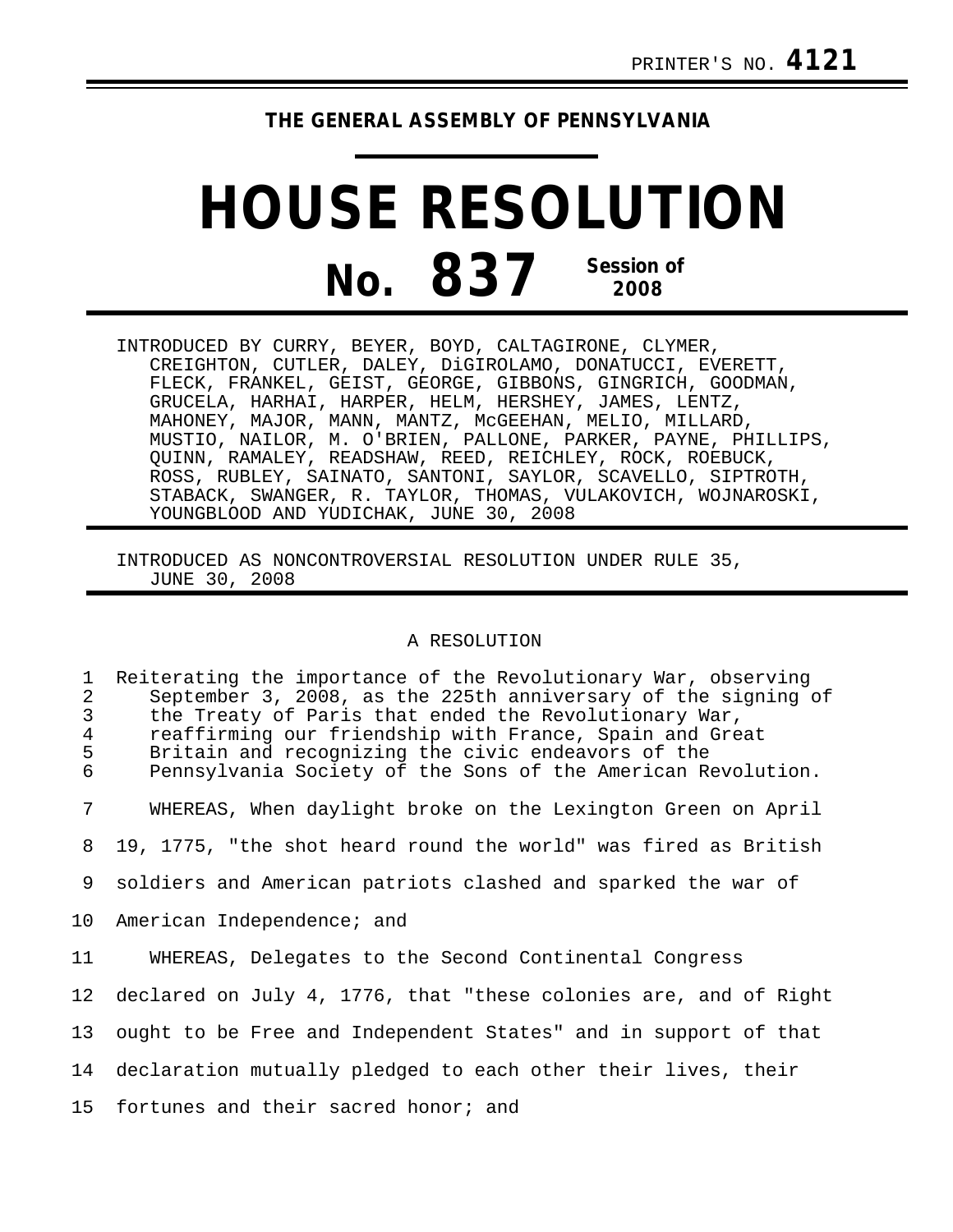1 WHEREAS, General George Washington led an army of American 2 patriots who lacked everything but courage, shouldered every 3 burden and adversity and persevered for eight long years in 4 battle against the British Monarchy to secure blessings of 5 liberty for themselves and posterity; and

6 WHEREAS, The Colonials' struggle for liberty was rescued 7 often by the largesse of France's King Louis XVI and Spain's 8 King Carlos III and served by the daring of Europe's elite 9 military officers, including Lafayette, Rochambeau, von Stuben, 10 Pulaski and Galvez; and

11 WHEREAS, The surrender of British forces under the command of 12 General Lord John Cornwallis at the Battle of Yorktown on 13 October 19, 1781, to the allied forces under the command of 14 General Washington and General Comte de Rochambeau, set the 15 stage for peace initiatives abroad; and

16 WHEREAS, Congress appointed Benjamin Franklin, John Adams and 17 John Jay to represent the United States, and David Hartley was 18 appointed by Great Britain's King George III to negotiate terms 19 for peace; and

20 WHEREAS, On September 3, 1783, the peace commissioners of the 21 United States and Great Britain signed a Treaty of Peace in 22 Paris which recognized American independence and boundaries and 23 declared the intention of both parties to "forget all past 24 misunderstandings and differences" and "secure to both perpetual 25 peace and harmony"; and

26 WHEREAS, Great Britain also signed peace treaties in Paris on 27 September 3, 1783, with France and Spain and provisionally with 28 the Netherlands, to bring a cessation of hostilities between the 29 nations; therefore be it

30 RESOLVED, That the House of Representatives commemorate the 20080H0837R4121 - 2 -